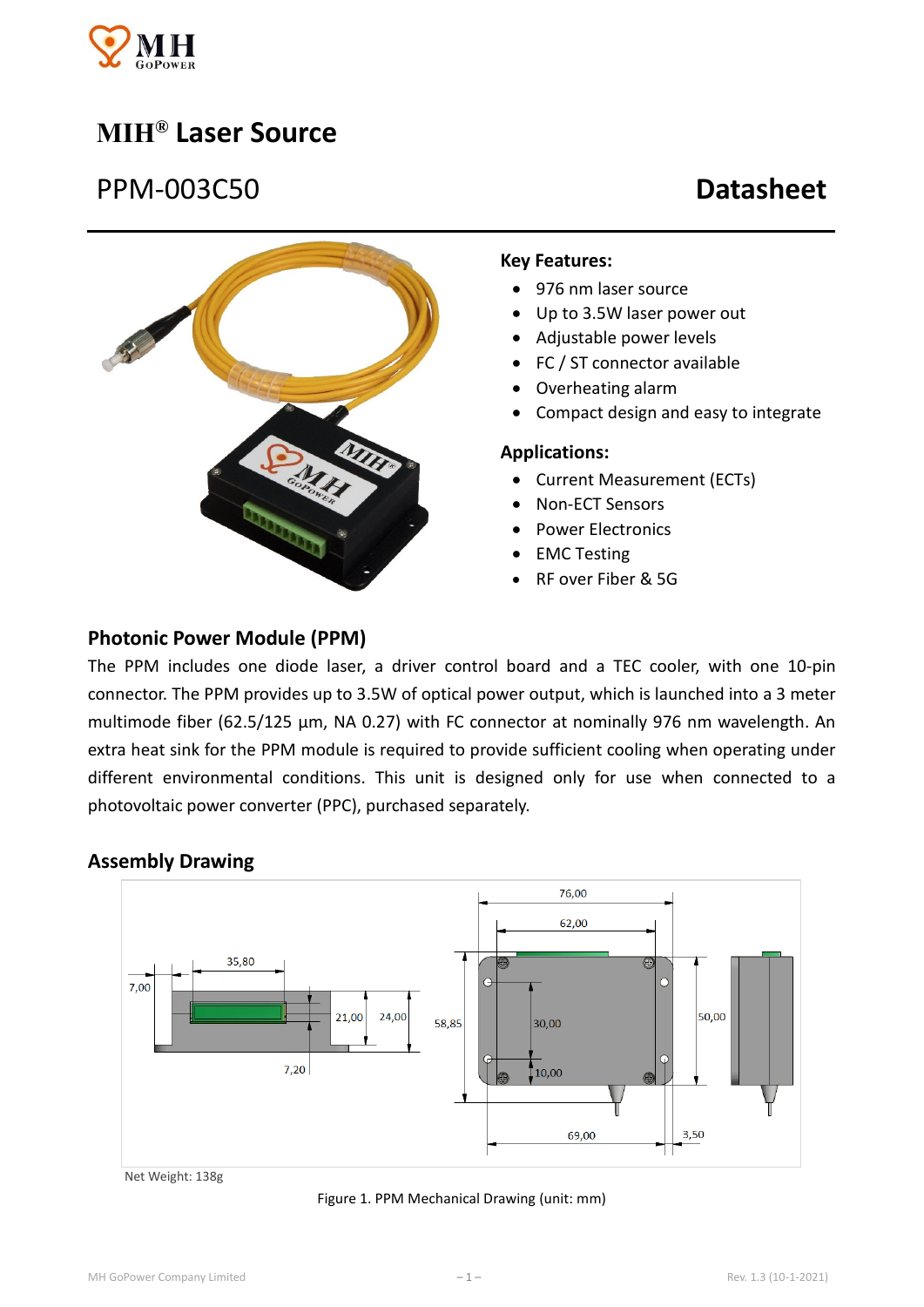

# **Operation Principle**

External power must be applied to the module in accordance with Table 1 for proper operation of PPM. The PPM accepts a supply voltage in the range of 3.0 V to 5.5 V.

A voltage applied on **SDN** pin enables the PPM when the voltage is higher than 1.4 V, and disables the PPM when the voltage is lower than 0.95 V. The output optical power can be adjusted through **LIS** pin with a voltage ranging from 0V to 2.0 V. The drive current increases linearly with the voltage applied on **LIS** pin until the voltage reaches 2.0 V. The drive current of the laser diode can be monitored by the voltage level on Pin **LIO**.



Figure 2. Stand-alone Application Schematic for PPM-003C50

|  |  | Table 1. Pin Function Descriptions |
|--|--|------------------------------------|
|--|--|------------------------------------|

| Pin#           | Name        | Type           | Description                                                                                                                                                                                                                                 |  |  |
|----------------|-------------|----------------|---------------------------------------------------------------------------------------------------------------------------------------------------------------------------------------------------------------------------------------------|--|--|
| 1              | <b>LIS</b>  | Analog Input   | Laser current set-point voltage. There is an input variable resistor of $10K\Omega$ tied to<br>GND. Setting it from OV to 2V will set the output laser power from 0A to 4.8A<br>linearly.                                                   |  |  |
| $\overline{2}$ | <b>LDGD</b> | Digital Output | Laser diode good indicator. When this pin is high, >2V, the control loop is working<br>properly. When this pin is low, <0.3V, the laser diode is bad, or there is a short or<br>open circuit at the laser diode.                            |  |  |
| 3              | <b>SDN</b>  | Digital Input  | Shut down control. When the shutdown control is open (by default), this pin is 5V<br>and the laser will be on. To turn off the laser, short this pin to GND by switching<br>shut down control to close.                                     |  |  |
| 4              | <b>GND</b>  | Signal Ground  | Signal ground pin.                                                                                                                                                                                                                          |  |  |
| 5              | LIO.        | Analog Output  | Laser current output indicator. The LIO can be used to monitor the output current<br>when the LIS is adjusted. OV to 2.0V indicates the laser current of from 0A to 4.8A<br>$I_{\text{out}} = 4.8 * V_{\text{LIO}} / 2.0 (A).$<br>linearly. |  |  |
| 6              | <b>PGND</b> | Power Ground   | Power ground pin. Connect this pin directly to power supply return pass.                                                                                                                                                                    |  |  |
| $\overline{7}$ | <b>VPS</b>  | Power Input    | Power supply voltage. The driver will work from VPS = 3.0V to 5.5V. Max Current<br>drawing is up to 10.4A.                                                                                                                                  |  |  |
| 8              | Alarm       | Analog Output  | Alarm indicator. When Laser temperature is over than 35°C, the Alarm will provide<br>5V voltage out to indicator laser diode overheated. Please turn off the laser output<br>to prevent damaging the PPM.                                   |  |  |
| 9              | THMS1       | Analog Output  | Thermistor. The THMS is used to monitor case temperature based on the lookup<br>table in Figure 4. Please keep case temperature below 50°C.                                                                                                 |  |  |
| 10             | THMS2       |                | Analog Output   Same as above.                                                                                                                                                                                                              |  |  |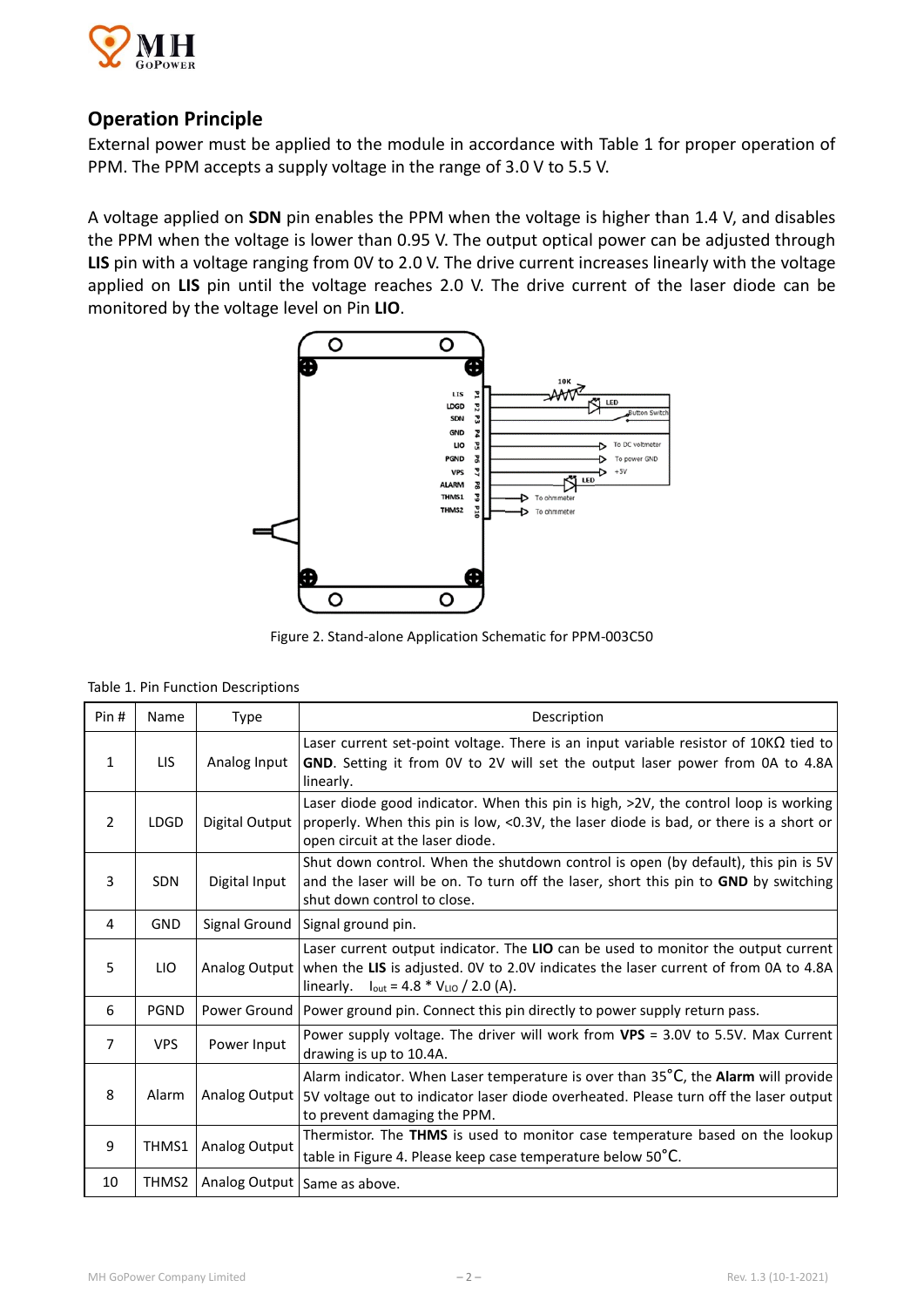

# **Turning Laser On and Off**

The PPM can be turned on and off by setting the **SDN** pin high and low respectively. It is recommended to turn the PPM on by the following sequence:

- Turning on: Turn on the PPM by providing the voltage supply on the **VPS** pin, and raising the voltage of **SDN** pin.
- Turning off: Turn off the PPM by lowering the voltage of **SDN** pin, and stopping the voltage supply on the **VPS** pin.

#### **Adjusting the Laser Power**

The output laser power can be adjusted by setting the laser driving current through **LIS** pin. The driving current is set by adjusting the 10KΩ variable resistor between **LIS** and **GND**, which sets input voltages of LIS. The driving current  $I_{\text{out}}$  will be 4.8  $\times$  V<sub>LIS</sub> / 2.0 (A). The voltage settings to generate specific laser power output levels are illustrated in Table 2. Actual voltage settings may vary per PPM, and exact settings will be included with the PPM.

| Laser Power(W) | Setting Voltage(V) | Driving Current(A) | Resistivity( $K\Omega$ ) |  |  |  |
|----------------|--------------------|--------------------|--------------------------|--|--|--|
| 0.25           | 0.31               | 0.74               | 0.31                     |  |  |  |
| 0.50           | 0.45               | 1.08               | 0.47                     |  |  |  |
| 1.00           | 0.67               | 1.61               | 0.79                     |  |  |  |
| 2.00           | 1.15               | 2.76               | 1.82                     |  |  |  |
| 3.00           | 1.71               | 4.10               | 4.52                     |  |  |  |
| 3.50           | 2.00               | 4.80               | 8.23                     |  |  |  |

Table 2. Laser Power and Voltage Setting Chart



Figure 3. Laser Power & Driving Current under Different Voltage Settings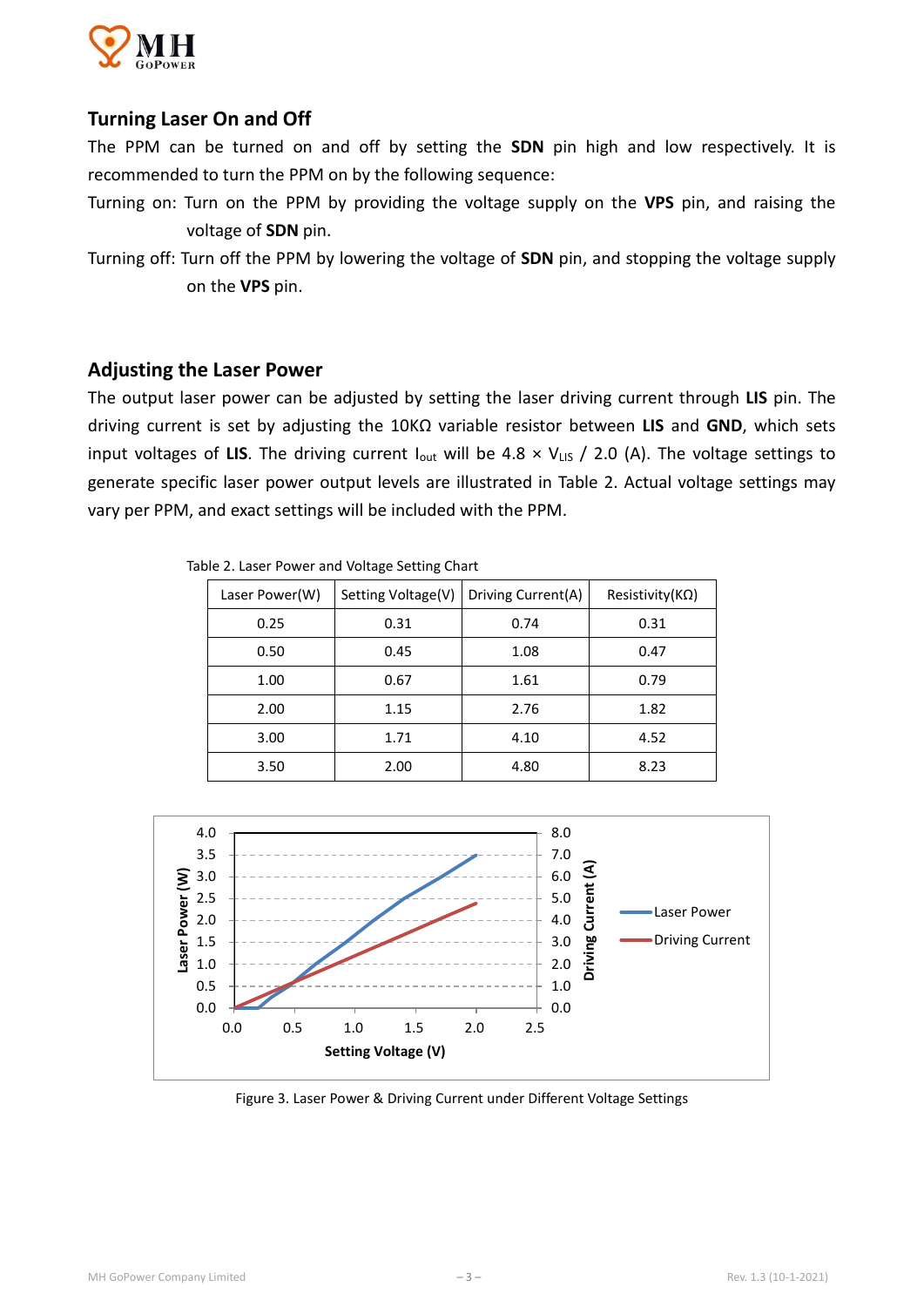

### **Monitoring the Laser Power**

The PPM output power can be monitored by measuring the voltage on the **LIO** pin, which indicates the laser driving current level. This feature is very useful for micro-driver based system where the ADC is available and monitoring the current in real time is required. This pin provides a very low noise voltage signal which is proportional to the output current:

$$
V_{LIO}
$$
 (V) = 2.0 × I<sub>out</sub> / 4.8 (V).

For example, when the output signal equals to 1 V, the output current is 2.4 A. **LIO** pin can be used to drive an ADC directly, and also be measured by a multimeter during debugging process.

### **Monitoring the Case Temperature**

The Case temperature can be monitored using the resistivity between **THMS1** and **THMS2**. The resistivity of the thermistor is 10kΩ at 25°C. Based on the R/T characteristics table in Figure 4, the resistivity will go up as the temperature drops, and the resistivity will go down as the temperature increases.

For example, when the resistivity reading (R2) is 29,200Ω, the laser temperature will be between  $0^{\circ}$ C ~ 5°C, determined by looking up values in the table below. Using  $0^{\circ}$ C (T1) as the reference point, we know that R1 = 32,650Ω and  $α1 = 0.051$ . Putting the values into the following formula, the laser temperature = 2.25°C.

Laser temperature = 
$$
T1 - \frac{\ln(\frac{R2}{R1})}{\ln(1 + \alpha 1)} = 0 - \frac{\ln(\frac{29200}{32650})}{\ln(1 + 0.051)} = 2.25^{\circ}\text{C}
$$

Please keep the case temperature below 50°C, which is needed to keep the resistivity above 3603Ω. The maximum power that can be applied to this thermistor is 150 mW; exceeding this power level could cause damage to the thermistor.

| T (°C)  | $B_{25/100} = 3988 K$ |                | T (°C) | $B_{25/100} = 3988 K$ |                |
|---------|-----------------------|----------------|--------|-----------------------|----------------|
|         | $R_T/R_{25}$          | $\alpha$ (%/K) |        | $R_T/R_{25}$          | $\alpha$ (%/K) |
| $-55.0$ | 96.3                  | 7.4            | 45.0   | 0.4369                | 3.9            |
| $-50.0$ | 67.01                 | 7.2            | 50.0   | 0.3603                | 3.8            |
| $-45.0$ | 47.17                 | 6.9            | 55.0   | 0.2986                | 3.7            |
| $-40.0$ | 33.65                 | 6.7            | 60.0   | 0.2488                | 3.6            |
| $-35.0$ | 24.26                 | 6.4            | 65.0   | 0.2083                | 3.5            |
| $-30.0$ | 17.7                  | 6.2            | 70.0   | 0.1752                | 3.4            |
| $-25.0$ | 13.04                 | 6.0            | 75.0   | 0.1481                | 3.3            |
| $-20.0$ | 9.707                 | 5.8            | 80.0   | 0.1258                | 3.2            |
| $-15.0$ | 7.293                 | 5.6            | 85.0   | 0.1072                | 3.2            |
| $-10.0$ | 5.533                 | 5.5            | 90.0   | 0.09177               | 3.1            |
| $-5.0$  | 4.232                 | 5.3            | 95.0   | 0.07885               | 3.0            |
| 0.0     | 3.265                 | 5.1            | 100.0  | 0.068                 | 2.9            |
| 5.0     | 2.539                 | 5.0            | 105.0  | 0.05886               | 2.9            |
| 10.0    | 1.99                  | 4.8            | 110.0  | 0.05112               | 2.8            |
| 15.0    | 1.571                 | 4.7            | 115.0  | 0.04454               | 2.7            |
| 20.0    | 1.249                 | 4.5            | 120.0  | 0.03893               | 2.6            |
| 25.0    | 1.0000                | 4.4            | 125.0  | 0.03417               | 2.6            |
| 30.0    | 0.8057                | 4.3            | 130.0  | 0.03009               | 2.5            |
| 35.0    | 0.6531                | 4.1            | 135.0  | 0.02654               | 2.5            |
| 40.0    | 0.5327                | 4.0            | 140.0  | 0.02348               | 2.4            |

Figure 4. R/T Characteristics of Thermistor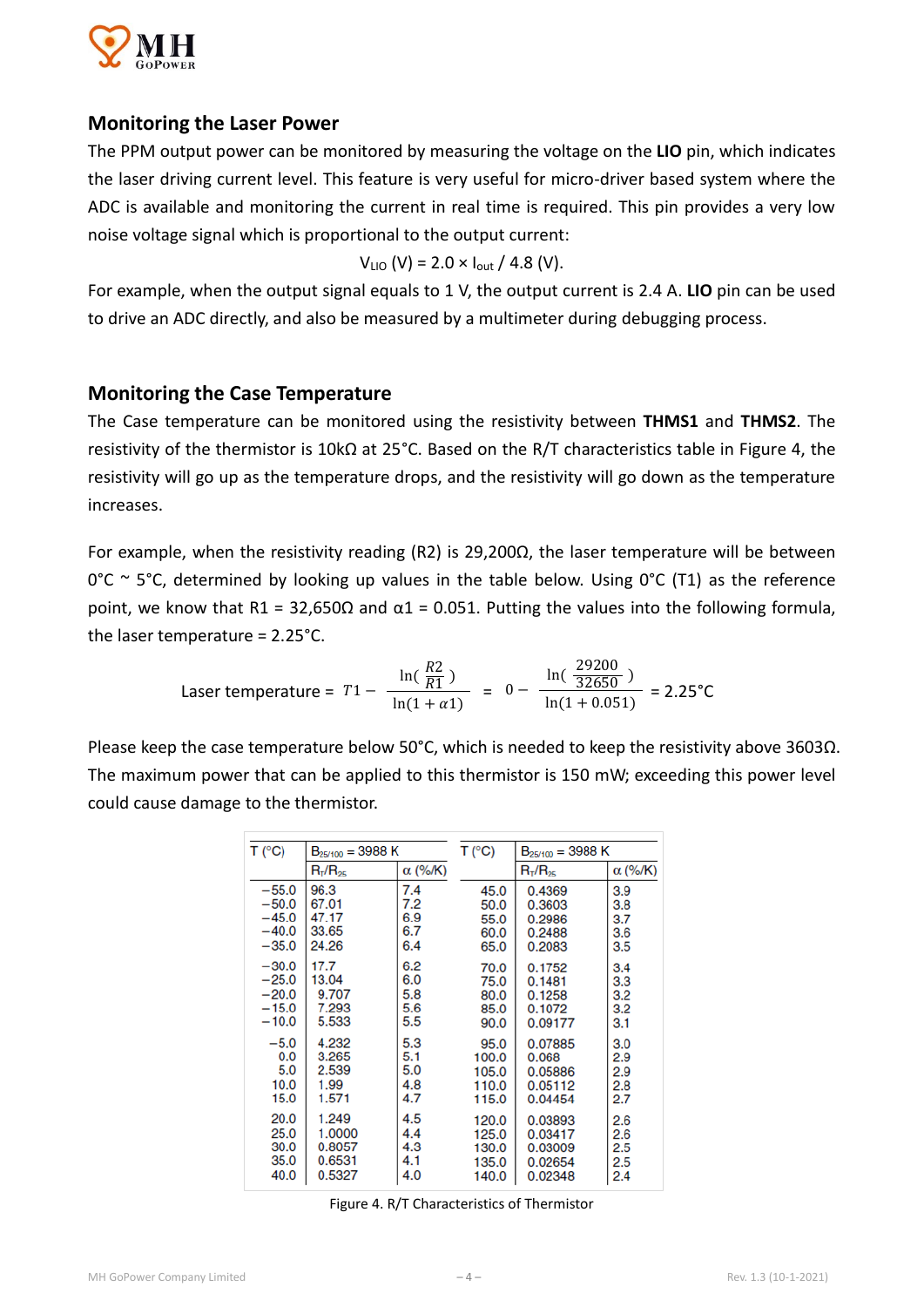

# **Module Connector**

The manufacturer of the 10-pin connector is Phoenix Contact; P/N: MC 1,5/10-ST-3,5; Order number: 1840447. Refer to [https://www.phoenixcontact.com/](https://www.phoenixcontact.com/online/portal/us?uri=pxc-oc-itemdetail:pid=1840447) for detailed schematics and drawings.

# **Fiber Handling**

Follow proper fiber-handling procedures to avoid catastrophic damage in high-power lasers:

- Do not expose fiber to temperatures higher than 85°C
- Always wear gloves or finger cots when handling the fiber to avoid fiber contamination
- Whenever possible, handle fiber in loops to prevent fiber damage
- Do not drag fiber over equipment, edges or sharp objects
- Never use the fiber to pick up or support the weight of the PPM. Always handle the PPM with two hands, one holding the PPM and the other handling the fiber coil to avoid fiber damage or breakage.
- Do not allow kinks or knots to develop in the fiber. Carefully work out any tangles without pulling on the fiber as this can cause any kinks or curls to tighten and exceed the minimum bend radius.
- Do not bend a fiber with a radius smaller than specified as minimum bending radius 30 mm

# **Fiber Contamination and Cleaning**

Fiber contamination is a key consideration for high-power laser modules. Dirt or contamination will cause a local temperature increase as it absorbs the dissipated cladding modes.

- Wear gloves when handling fiber
- Avoid any contamination of fiber tip

Fiber cleaning materials and procedures shown here are for informational purposes only and are not meant to recommend, endorse, or discredit any existing procedures. It is recommended that users evaluate any procedure or product before using it in applications where damage or failure could result. As always, safety precautions must be exercised at all times when using glass, chemicals, and lasers.